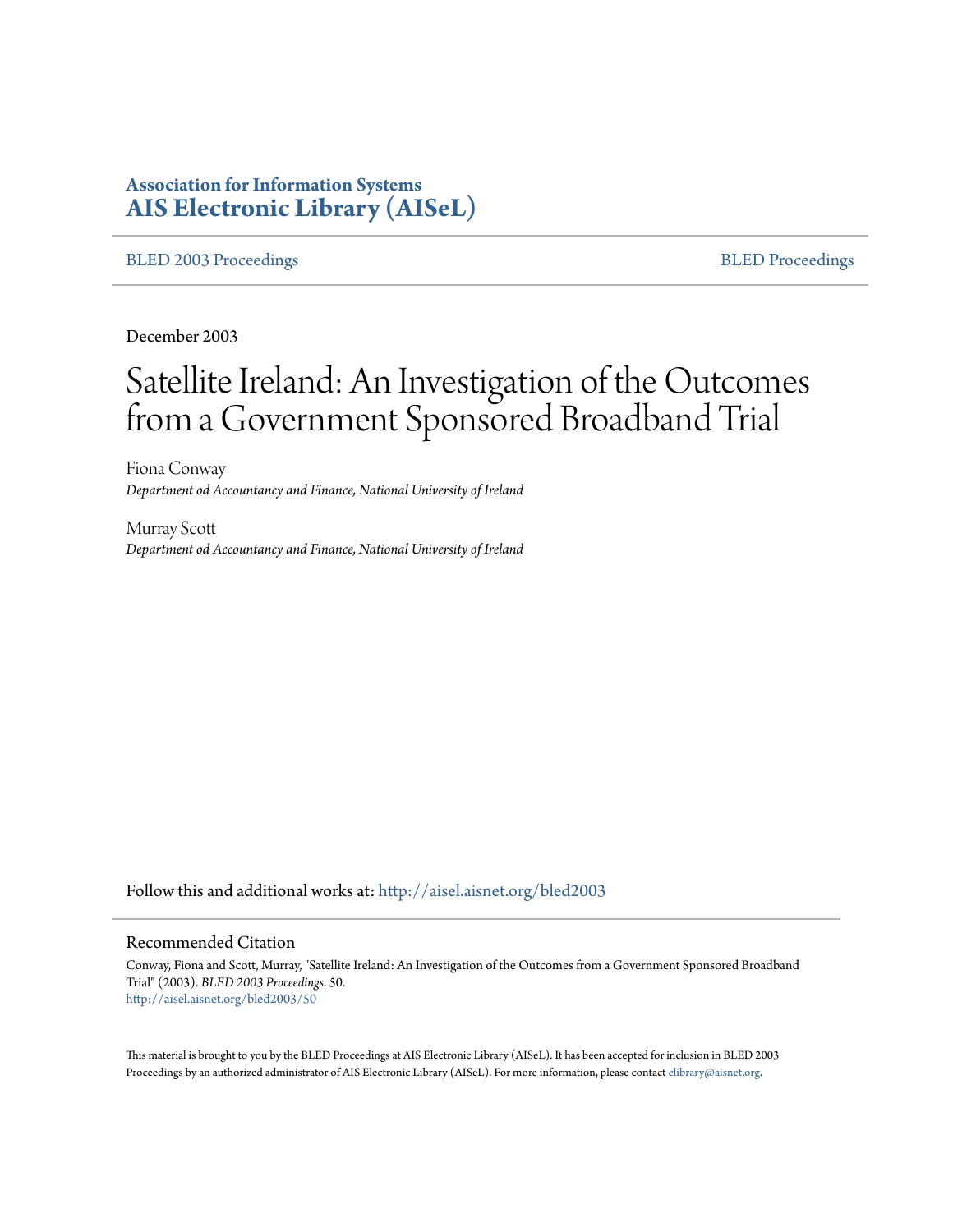## **16th Bled eCommerce Conference**

#### **eTransformation**

Bled, Slovenia, June 9 - 11, 2003

# **Satellite Ireland: An Investigation of the Outcomes from a Government Sponsored Broadband Trial**

#### **William Golden, Martin Hughes, Murray Scott, Fiona Conway**

Department of Accountancy and Finance, National University of Ireland, Ireland Willie.Golden@nuigalway.ie, Martin.Hughes@nuigalway.ie, Murray.Scott@nuigalway.ie, Fiona.Conway@nuigalway.ie

#### **Abstract**

*Insufficient telecommunications bandwidth and the download delays that this causes impede the development and use of Internet applications such as multimedia for B2C commerce. The widespread adoption of broadband technologies would, it is predicted, fuel growth in electronic commerce. Such a deployment would allow consumers to embrace online retailing, telecommuting, distance learning, and all kinds of other bandwidth-hungry services. Given that so much is at stake with the successful adoption of broadband technologies the issue has public policy and economic implications. Governments can put in place policies and incentives that encourage the use of the Internet and in turn developing electronic commerce and ultimately economic growth.* 

*This paper researches the outcomes of a government funded pilot implementation of satellite broadband technology, namely the Very Small Aperture Technology (VSAT). The main purpose of the government trial was to investigate the potential impact of a telecommunications broadband infrastructure. The technology was provided on a trial basis to three diverse geographically dispersed user groups. In-depth interviews were carried out with personnel in the Department of Public Enterprise – the government department responsible for implementing the pilot project. In addition, interviews were conducted with the three companies who participated in the broadband trial.* 

*The research examines the electronic commerce opportunities presented to a region with the introduction of broadband, the experience the user has had with the technology and identifies the opportunities that have arisen as a result of using the technology. In addition, it outlines and explains the opportunities that have been exploited and those forgone and evaluates the importance and impact of this governmental pilot project to provide broadband connectivity.* 

#### **1. Introduction**

The Internet has revolutionized the manner in which information is stored, exchanged and viewed, thereby opening up windows of opportunities for businesses that were previously inconceivable (Lawrence et al, 1998). It also fulfils the electronic payment process and facilitates marketing (Chou & Chou, 2000). However, e-commerce not only affects the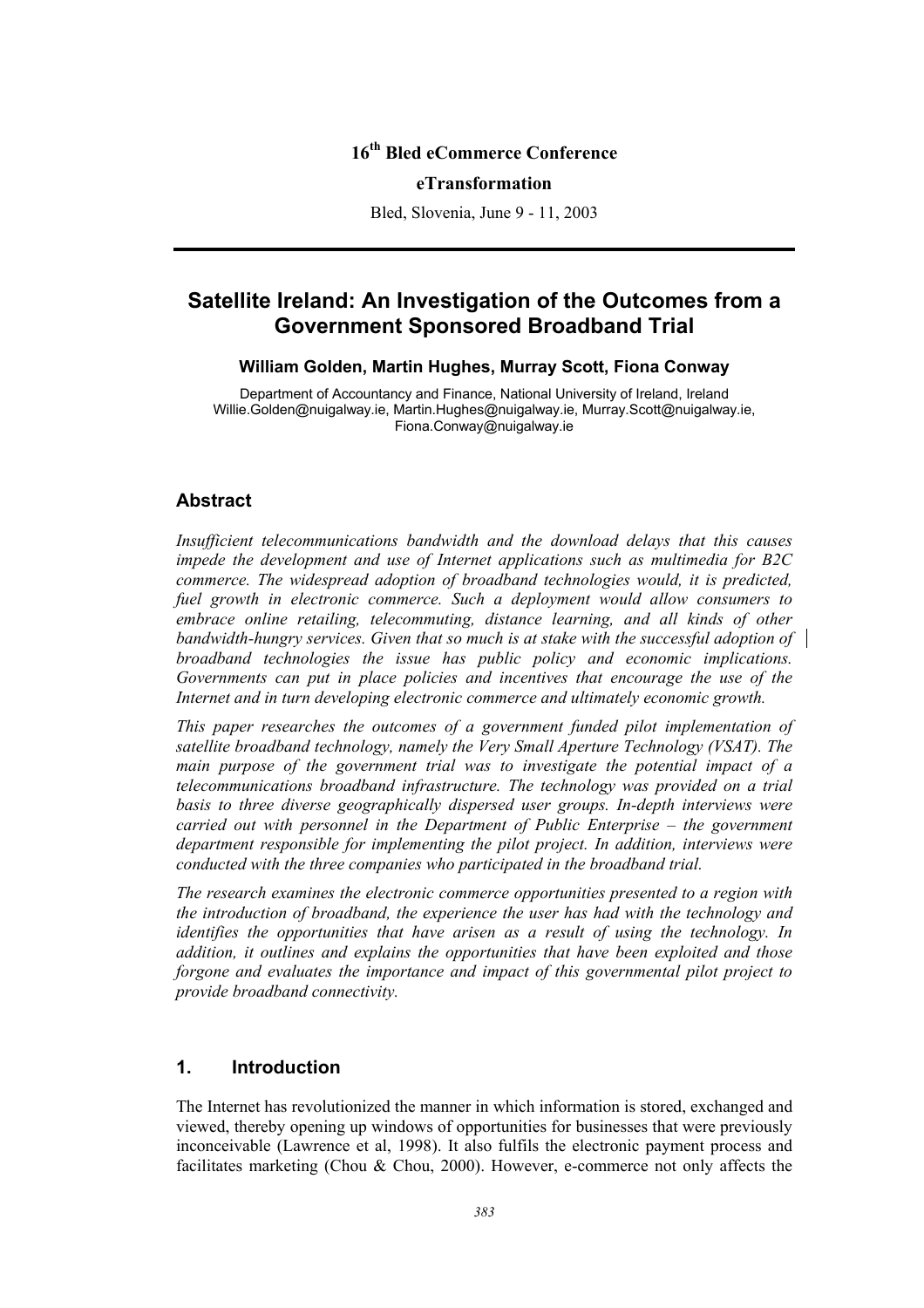business environment but also society and the consumer (Dekleva, 2000; Turban et al, 2000). These benefits are the spin off effects of a global technology, which enables interactive communication to reach many millions of people at low cost. According to Rose, et al. (1999), even the smallest organization has the potential to market its products or services to hundreds of millions of people because of the Internet and the World Wide Web (WWW). But not alone market, the Internet also enables companies to deliver new products and services to consumers (Chou & Chou, 2000). Johnston & Mak (2000), claim that many companies are turning to the diverse range of Internet-based document distribution and presentation systems in a bid to include non-EDI compliant partners, suppliers and/or clients. They argue that the Internet is allowing the emergence of a new vision of supply chain management. The potential for real-time training and conferencing is another benefit associated with the Internet (Lawrence et al, 1998). Electronic exchanges improve sharing between buyers and sellers helping to lower the cost of logistics and promoting quick, just-in-time deliveries and reduced inventories (Bakos, 1998). Electronic marketplaces also support increased personalization and customization of product offerings plus support the aggregation and disaggregation of informationbased product components to match customer needs and to support new pricing strategies (Subirane & Carvajal, 2000). The creation of electronic communities provides customers with the facility to exchange ideas and experiences on common interests (Turban et al, 2000). The Internet with its many unique characteristics has in addition the potential to facilitate various different auction methods enabling the seller to reach critical mass and facilitating immediate purchase at reduced search costs for the consumer.

#### **2. Literature Review**

According to Hagel (1999) the real opportunity on the Internet is more than simply doing what you have always done cheaper and faster but rather to do things differently. uniquely leveraging the capabilities of this electronic platform. Grimes (2000) claims that major changes in the geography of economic activity can be attributed to the new information and communication technology. However there has been only limited progress made to date, especially in the diffusing of services in remote rural areas. Access to information is leading to a digital divide in terms of information rich and poor (Tan  $\&$ Teo, 1999). E-commerce affects not only the commercial economy but also the social aspects of our economy. A spin-off from increased numbers working and shopping over the Internet has resulted in less air pollution and fewer traffic problems because of less auto traffic (Turban et al, 2000; Turban, McLean & Wetherbe, 1997). E-commerce facilitates the delivery of public services such as healthcare, education and government social services at a reduced cost and /or improved quality (Turban et al, 2000).

The Internet is often defined as a loose connection of thousands of networks (Oz, 2002; Turban et al, 2000; Rose, Khoo & Straub, 1999; Lawrence et al, 1998; Furht, 1995). In addition to these interconnected networks there are the interconnected backbones, which are characterized by their international reach ability, numerous access/delivery sub networks and various private and institutional networks (Turban et al, 2000). The Internet's backbone consists of the main communication lines, which carry the bulk of the traffic and is provided by the network service providers (Oz, 2002; Lawrence et al, 1998). Each network consists of at least one host or server that is connected to the Internet's backbone and several more computers, which are connected to this server. Due to the high capacity nature of the major networks the backbone is mainly made up of optical fibre but other options such as microwaves and satellite microwaves can be utilized (Oz, 2002). Unfortunately the benefits and opportunities are often offset by costs, threats and limitations engendered by these same web technologies that enable them (Rose, Khoo &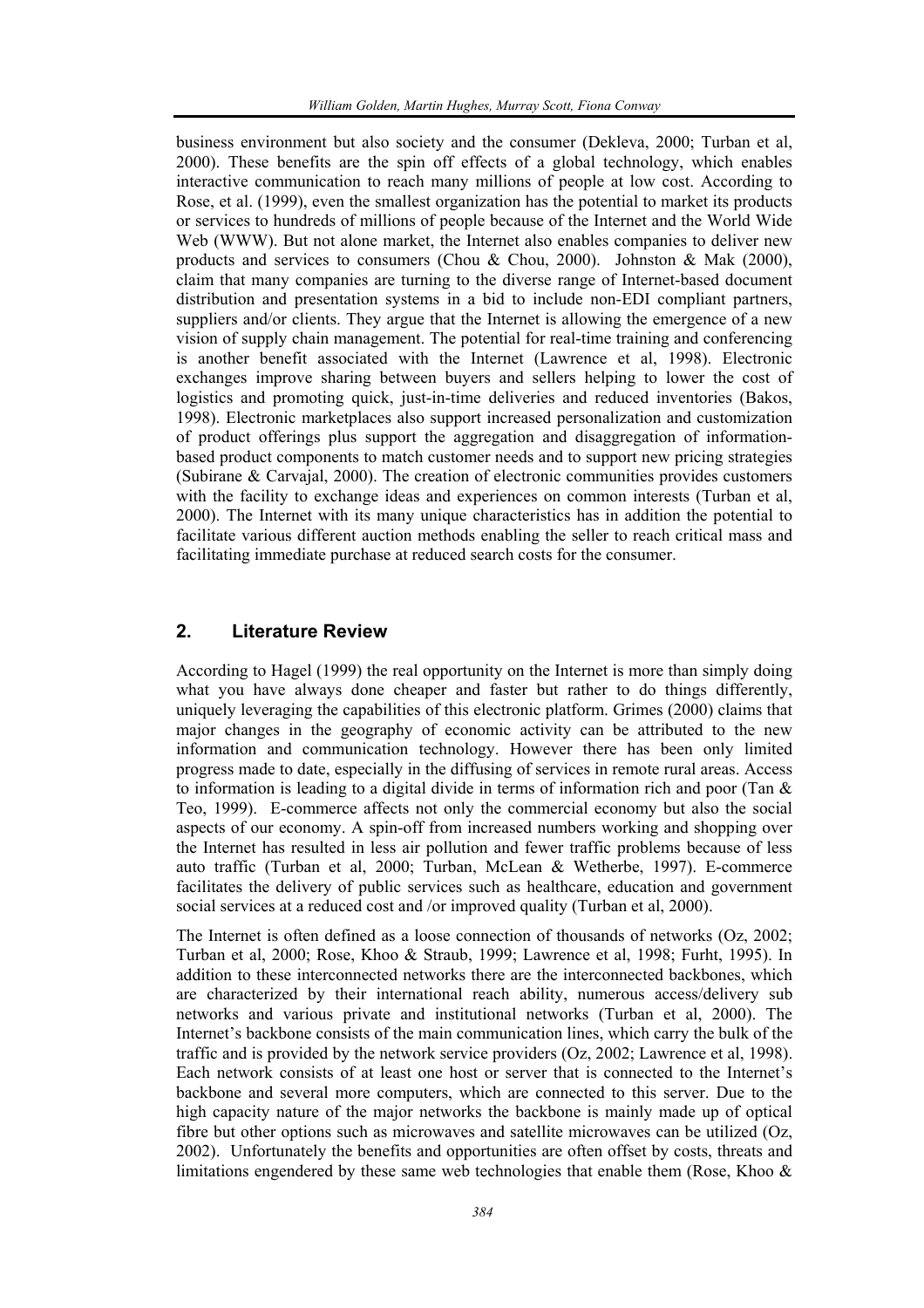Straub, 1999). The non-technical obstacles to e-commerce are the social legal, regulatory and business hurdles associated with the adoption of e-commerce. Turban et al (2000) identify inadequate telecommunication bandwidth as a technical limitation. Therefore the impact of such benefits is based on having a sufficient telecommunications system, as customers demand faster and more reliable connections (Turban et al, 2000; Lee, O'Keefe & Yun, 2001). Download delays impede the development and use of Internet applications such as multimedia for B2C commerce (Rose, Khoo & Straub, 1999).

The widespread adoption of broadband technologies would, it is predicted, fuel growth in e-commerce. A survey conducted by Mercer Management Consulting in Washington D.C. in 1999, revealed that users with high-speed access search for information and purchase online at approximately double the rate of those with narrowband analog modems (Bane & Bradley, 1999). Such a deployment would allow consumers to embrace online retailing, telecommuting, distance learning and all kinds of other bandwidthhungry services. It is predicted that this level of broadband access could boost the US economy to the tune of \$500 billion a year (Mehta, 2001). The broadband connection in Korea, the world leader in the deployment of broadband infrastructure, altered the Korean's surfing patterns providing them with a much richer online experience particularly in high audio and video usage (Lee, O'Keefe & Yun, 2001). Broadband technologies provide faster access than the commonly used dial-up modem and also provide for an 'always-on' connection, which will change the patterns associated with Internet usage making them the preferred infrastructure of e-commerce (Lee, O'Keefe  $\&$ Yun, 2001).

However, infrastructure alone is not sufficient and for an economy to prosper, successful application services such as video, audio, email etc. will need to be developed (Bane  $\&$ Bradley, 1999). As faster, greater capacity broadband technologies are introduced, useful and bona fide new services should also emerge e.g. new forms of gambling, distance education, telemedicine, delivery of customized video news to a screen in the kitchen wall, online entertainment calendars linked to reviewer's comments and ticket ordering menus, three-dimensional virtual tours through distant attraction and automated marketplaces where smart agents will buy and sell for you (Bane & Bradley, 1999). Multimedia applications can make a very dramatic impact on web based businesses, particularly in marketing, broadcasting, advertising, news and education industries through videoconferencing, personnel training and as an interactive mechanism between management and employees (Hashmi & Guvenli, 2001; Gunasekaren & Love, 1999). However believing that broadband will some day revolutionize home TV and video entertainment, Christofferson & Gatzke (2001) are not of the opinion that the current network infrastructures, technologies or cost structure will allow this to happen in the near future.

Another key area that broadband could impact on is that of education and training. As the Internet has grown academic institutions are expanding its use beyond research, introducing many advanced opportunities in teaching and learning (Parikh & Verma, 2002). In the developing world distance learning is cited as being a critical service (Hadjitheodosiou, Ephremides & Friedman, 1999). Internet technology may facilitate the distribution of course material and enhance instructor/student communications using email. Using video and animation both for lecture purposes and on the Web is one of the major advantages of computers in teaching (Hashmi  $\&$  Guvenli, 2001). Telecommuting or teleworking refers to an arranged working condition whereby the employee conducts their regular working role at home or at a location more convenient than his/her regular place of work (Golob & Regan, 2001). There are many quality of life advantages associated with teleworking (Shamir & Solomon, 1985), such as increasing employment opportunities outside the stress of an urban location, reducing commuting for the out of town commuter, lowering pollution as a result of less traffic congestion and generally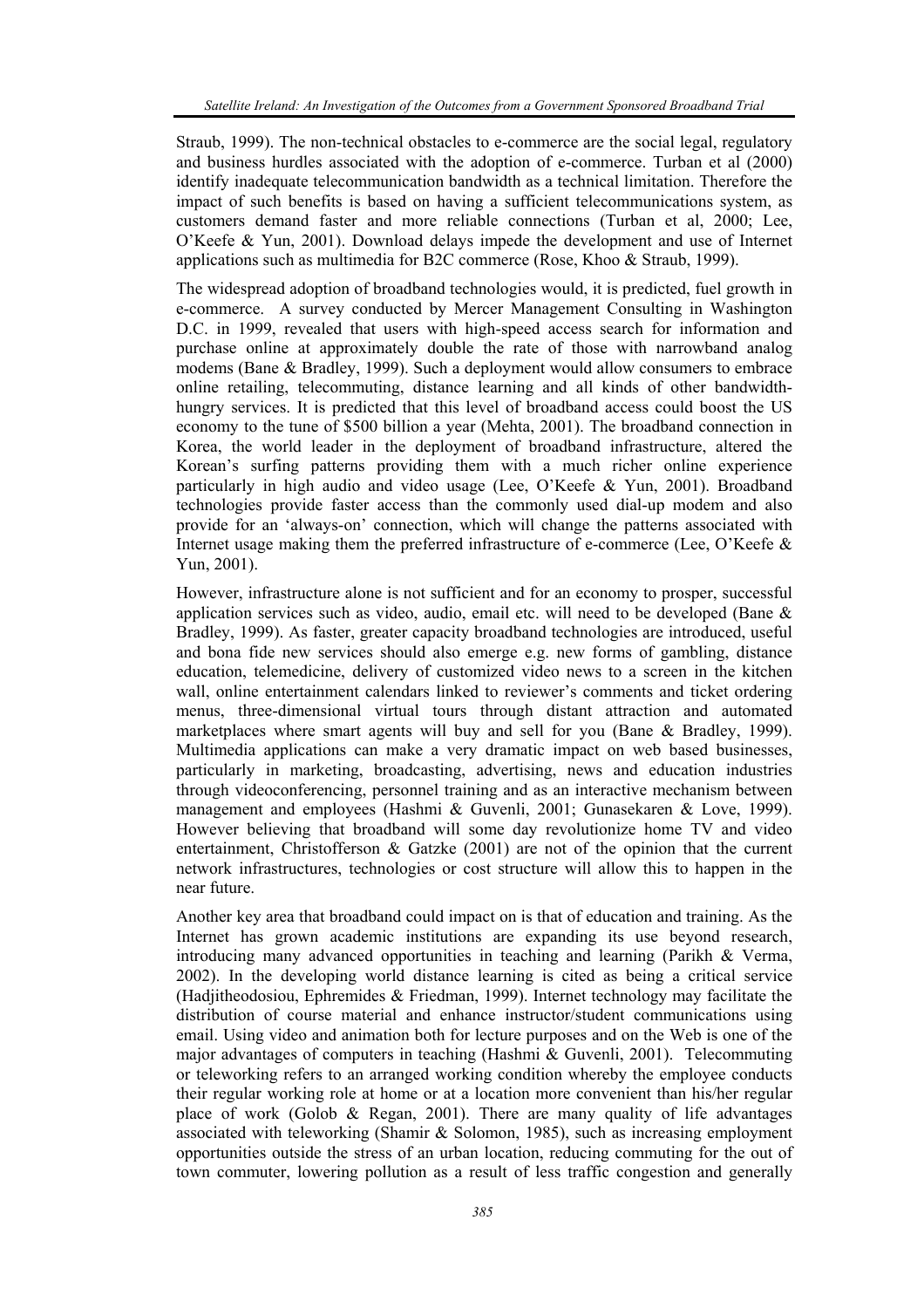improving the environment (Callanan, 1999; Turban et al, 2000). However similar to previously mentioned broadband application services, telecommuting is based on having universal low-cost telecommunications access (Callanan, 1999).

In addition to technical needs there exists also the need to be able to exploit the technology. As noted by Lee, O'Keefe & Yun (2001), based on the Korean study where the technology is in place, the increased Internet usage has not been converted into increased e-commerce activity. This has been attributed to the lack of innovation and the capacity to develop and exploit the broadband infrastructure. The Internet and the growth of capable and affordable computers and communication devices have made e-commerce the fastest growing sector of most western economies. In such an environment, lack of direction will result in business implementation inconsistencies (Rajput, 2000). To execute successfully a great deal of management time and resources are required (Kalakota & Robinson, 2000).

Zhang (2002) believes that with market forces alone, without the intervention of the government, the expansion of broadband services will form 'broadband islands' where the service will most likely be deployed in metropolitan, urban and populous areas. Government impetus is of great importance given that the role of the government can influence the diffusion of the Internet (Tan  $\&$  Teo, 1999). Governments can put in place policies and incentives that encourage the use of the Internet and in turn developing ecommerce and ultimately economic growth (Tan & Teo, 1999). Two supporting pillars of all e-commerce applications and infrastructure are public policy and technical standards (Farhoomand, Tuuainen & Yee, 2000). In order for e-commerce to prosper within a country the government should adopt a role of support (Farhoomand, Tuuainen & Yee, 2000). Since the mid 1990's the Korean government have used policy-making mechanisms to ensure Korea is equipped with high-speed telecommunications. They have viewed this as the foundation of their knowledge based society (Lee, O'Keefe & Yun, 2001). The Government's telecommunications policy has been cited as the driving force behind the rapid penetration of broadband connections.

## **3. Research Methodology**

The primary research objective is to ascertain if increased bandwidth, provided under the aegis of Government support will influence the growth or otherwise of e-commerce activity. The sub objectives are to verify whether or not broadband is a driving force of ecommerce activity, determine the role of the government in the provision of broadband, identify e-commerce activities that have become possible as a result of improvements in the telecommunications infrastructure and to compare and contrast projects in order to determine success factors. The research was carried out on sites that were part of a government-sponsored trial of Very Small Aperture (Satellite) Terminal (VSAT) – a broadband access medium. The research method chosen for this study is a qualitative exploratory research design, primarily because exploratory research is about establishing trends, behaviours and patterns that are previously unknown. In depth interviews were carried out with the help of a semi-structured questionnaire to provide orientation and direction. This questionnaire was divided into four sections with each section based on an objective of the study. The interviews were conducted with the project coordinator of each of the four projects and the Government Official managing the Pilot Trial. Cooperation was requested by telephone.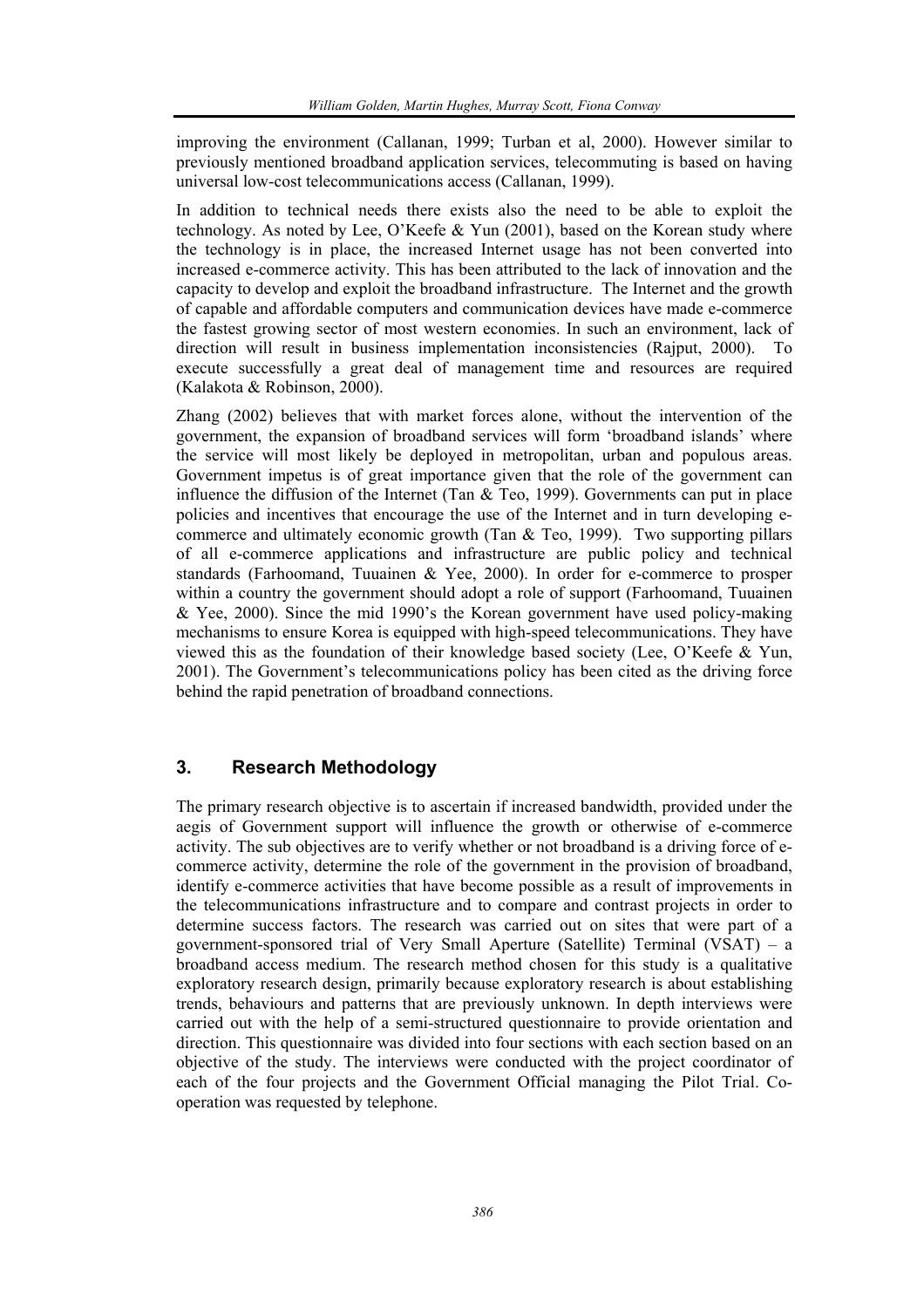#### **4. Case Study**

The Department of Public Enterprise (DPE) in Ireland holds responsibility for communications, energy and transport. In relation to the communication division, the DPE holds responsibility for telecommunications, cable and radio development and postal. The division's objective is to ensure Ireland is recognized as having an outstanding communications sector, aiming to contribute to sustaining national macroeconomic growth and competitiveness. Currently Ireland is ranked  $27<sup>th</sup>$  among the top 30 OECD countries for broadband connectivity (OECD, 2001). The Communications goals are currently guided by a vision of placing Ireland within the top 10% of OECD countries within the next three years. It is the intention of the Department that there will be widespread availability of open-access, affordable, 'always-on' broadband infrastructure and services for businesses and citizens throughout the state. This vision's success is dependent on the resolution of the challenge of the need to introduce and roll out affordable broadband services rapidly and to maintain and develop the core infrastructure. The recommended solution is to create competition between different networks and networks with different technologies (OECD, 2001). In January 2001, EU regulation requiring all 15-member states to unbundled access to the local loop came into force. However the Commission notes that progress regards Local Loop Unbundling in Ireland has been considerably slow therefore competition in the last mile has not been sufficiently developed (ODTR, 2001b). In Ireland access to broadband is poor for all but the larger companies located in Dublin (Forfás, 2001). According to a survey by the ODTR more than 60% of SMEs did not have Integrated Services Digital Network (ISDN) and approximately 90% did not have leased lines (ODTR, 2001).

Magaziner (2002) claims that in order for Ireland to become a leading world economy over the next two decades, Ireland must create a state of the art Internet infrastructure, providing broadband access to all business and virtually all homes. The availability of broadband telecommunications in all parts of the country with high capacity international links is a prerequisite for the development of the digital economy. Therefore, the Irish Government in a bid to prepare Ireland for the Information Society compiled an action framework which addressed issues such as the development of e-commerce and business opportunities, improving security concerns, electronic payment mechanisms, legislative and regulatory measures, creating public awareness, increasing ICT skills and improving the communications infrastructure. In relation to the latter, the plan identified priority areas that needed to be addressed such as international connectivity, regulatory issues, unbundling of the local loop and providing nationwide broadband access.

## **5. VSAT Pilot Trial**

This paper investigates the impact of one initiative funded by the Department and launched in July 2001 - the Very Small Aperture (Satellite) Terminal (VSAT) Pilot Trial. This Pilot Trial was established to support and accelerate the implementation of the Information Society in Ireland. The initiative involved the deployment of VSAT technology in a number of diverse user communities. The Call for Proposals was open to all players in the ICT sector who were capable of providing suitable VSAT infrastructure and application services (VSAT Pilot Trial Call for Proposals). All sites received government funding for the installation of the VSAT equipment and one PC, with one exception, which received funding for the VSAT installation and 20 PCs. The sites also receive funding from the Government to cover the first 12 months prearranged service charge. All 35 sites were fully deployed with VSAT in December 2001. The Government chose this method of achieving broadband over other possibilities such as 3G, Wireless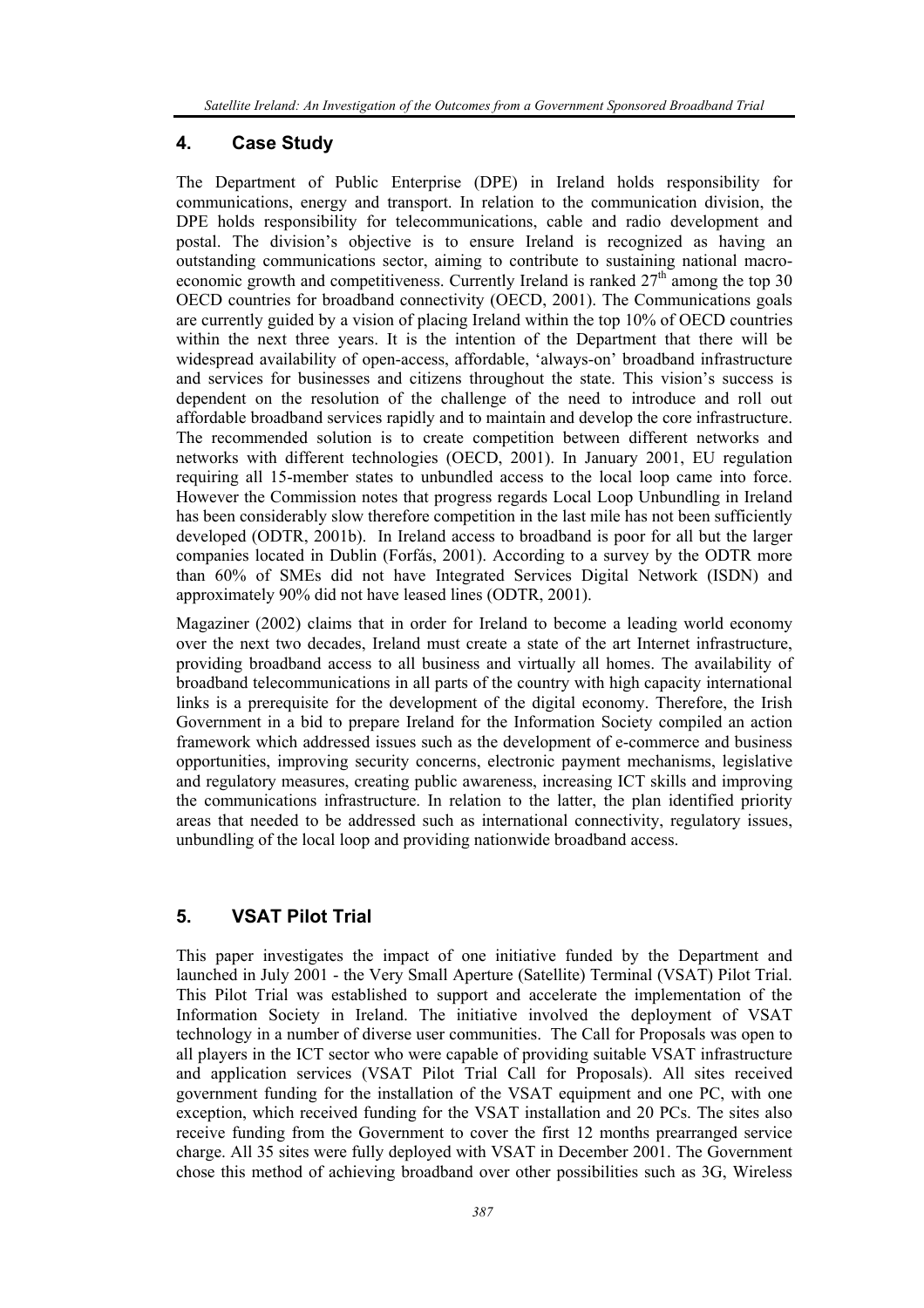LANs or cable modems as there existed in Ireland an embryonic satellite service, which could be brought into the limelight and it would bypass the local loop bottleneck. The Government also wanted to send a signal to the existing fixed line network operators that there are alternatives to their services and prompt them into action, into unbundling, into lowering prices and into addressing the need for getting access into rural areas.

VSAT is a platform, which uses satellite terminals upon which broadband application services and electronic commerce activity have the potential to advance and develop. VSAT offers satellite based, 'always-on' Internet access. A VSAT network consists of three components: a central hub, a satellite and a virtually unlimited number of VSAT earth stations. The user's computer is connected to the satellite dish generally located at the user's building. This dish sends and receives digital information to and from a satellite. The hub or earth station manages, controls and monitors the network. When a client requests data from the Internet, the client's local VSAT dish transmits a signal to the satellite, which passes the message onto the central hub. From here it is routed to the Internet. The data from the Internet to a local VSAT dish follows a reverse path.

Organizations within the Pilot Trial are all community related organizations either of charitable status, voluntary organizations or partially funded by the Department of Education. In all cases, budgetary resources were scarce and broadband access even less so. Some of the organizations participating are The Mayo Education Centre, Lake District Enterprise Ltd., Navan Education Centre and The West Offaly Task Force.

## **6. Findings**

The lack of broadband was hindering the development of these organizations and all participants sought VSAT as a means of bringing IT facilities and an Internet connection that would be faster and increasingly more reliable. The fact that the pilot trial was Government funded played a major role in the participation of theses particular projects. The capital investment that the Government was providing made a significant difference, from the point of view of installing and introducing VSAT. Without the Government funding none of the organisations would have taken the financial risk of investing in the VSAT technology themselves. The funding reduced the risk factor allowing for experimentation with the technology. Prior to the pilot trial none of the organizations had heard of the VSAT technology. The technology was viewed as a means of enhancing how the participants conducted their business operations and in turn allowed them to be developed further. There was a belief that by demonstrating that VSAT worked and in turn demonstrating that the development of broadband application services, spin-off effects such as increased employment into the regions would occur.

The broadband facility has introduced huge changes in the area of training. Educational institutions that once focused training curricula on software package training are now able to conduct courses on the Internet and e-mail. This in turn has increased both the ICT awareness and the level of ICT skills of the people in the related vicinity. Comparing the broadband access to ISDN and PSTN connections, VSAT enables tutors to cover more material utilizing the Internet effectively. Faster access to the Internet has also helped to enhance existing projects – the reach of these projects can be extended. The VSAT access has also developed the potential of distance learning. In rural areas where schools were isolated geographically they can now interconnect via a satellite link. Additionally because of the broadband access a form of videoconferencing is possible. This system has the ability to reach increased numbers at decreased costs. Many of the community projects utilized the fast connection to the Internet for research purposes and to establish global links with similar community initiatives and related organisations. Rural libraries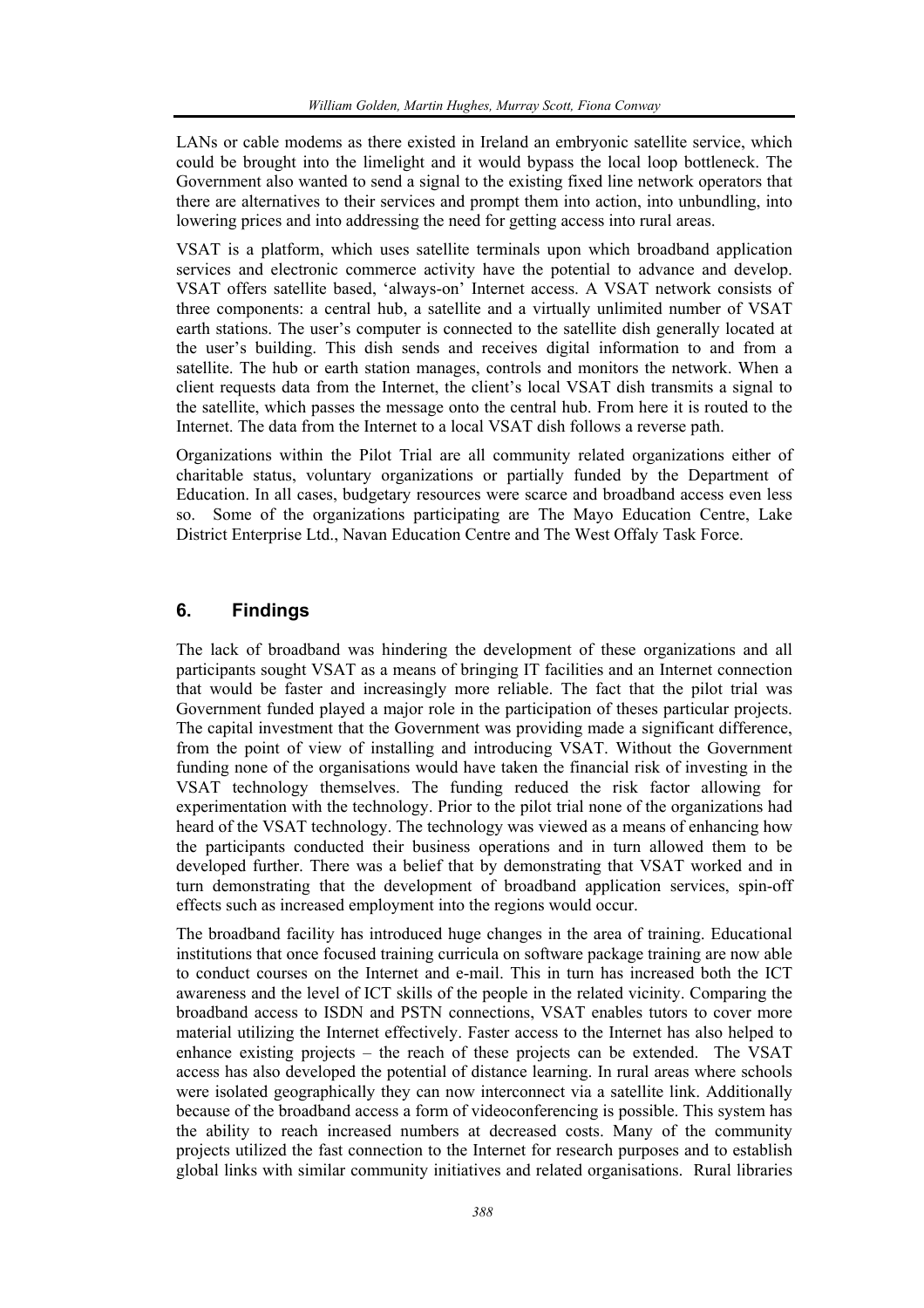and other public access points who previously only had a PSTN line, now offer commercial Internet access service to the public, which is fast, more reliable and is anticipated to be less expensive than the modem connection even in the absence of funding. Additionally phone lines are no longer tied up on data calls.

Depending on the different uses made of VSAT there have been different benefits identified. There are also spin-off implications that the technology has influenced. The increased awareness of the role ICT can play in educational facilities and community developments has resulted in even larger developments. Some of the projects have made further investments in bigger systems and networked their whole system with the VSAT technology as a result of the Pilot Trial. Having broadband access also influenced what equipment was purchased. Most projects purchased very high spec equipment, which had advanced functionality to make use of the VSAT technology when it came on stream. In relation to up-grading skills and enhancing employment opportunities, broadband access has also played a role. Some of the community initiatives trainees have gone onto third level education while others have entered the work-place more ICT aware.

Broadband does exactly what a narrowband PSTN line or an ISDN connection can do i.e. provide access to the Internet. But broadband access is much quicker, enabling users to do the same amount of Internet browsing in less time. Some of the projects stated that VSAT did not dramatically change business processes but just increased their speed and efficiency. Other projects felt that it has changed their business processes drastically. Prior to VSAT the opportunities that are now being exploited were not possible. How important VSAT is to the users appears to depend on what they ultimately use it for. For those sites that use it only to increase the speed of their activities, the broadband access is of little importance but for those where VSAT has made an impact, the service was deemed vital.

All of the sites studied were government funded; they were all supplied with VSAT, yet the technology had a more dramatic impact on some sites relative to others. The management structure of the sites is not the cause of the differences as all the sites have a similar managerial hierarchy consisting of a project coordinator whose role is to liaise with the DPE, individual sites under their management and the VSAT supplier and the site coordinator who works in close contact with the project coordinator to monitor the smooth operation of plans at ground level. It also became apparent that none of the users had any problems adapting to the new technology. In some cases the VSAT technology was transparent with only the increased speed of access noticeable.

In order for the optimal utilization of the technology to emerge, innovative and more advanced uses of the technology needed to be identified. In one project it was discovered that the technology was utilized solely for what the organization was always doing. The remaining projects utilized the technology for innovative uses generated by brainstorming sessions and vision. In these projects where there was a greater degree of freedom and experimentation provided by a visionary project coordinator, greater use was made of the technology. At this time, all sites want to keep the VSAT connection upon completion of the Pilot Trial. However the financial situation of the organization will play a large role in whether or not that occurs. The majority of projects are likely to scale back the service in that only selected users will retain their connection.

A result of the Pilot Trial is that all selected regions have a broadband connection that was previously considered not possible or not needed. It has transpired that because of the provision of broadband a need for it has been created and now because of that need there exists a demand for broadband.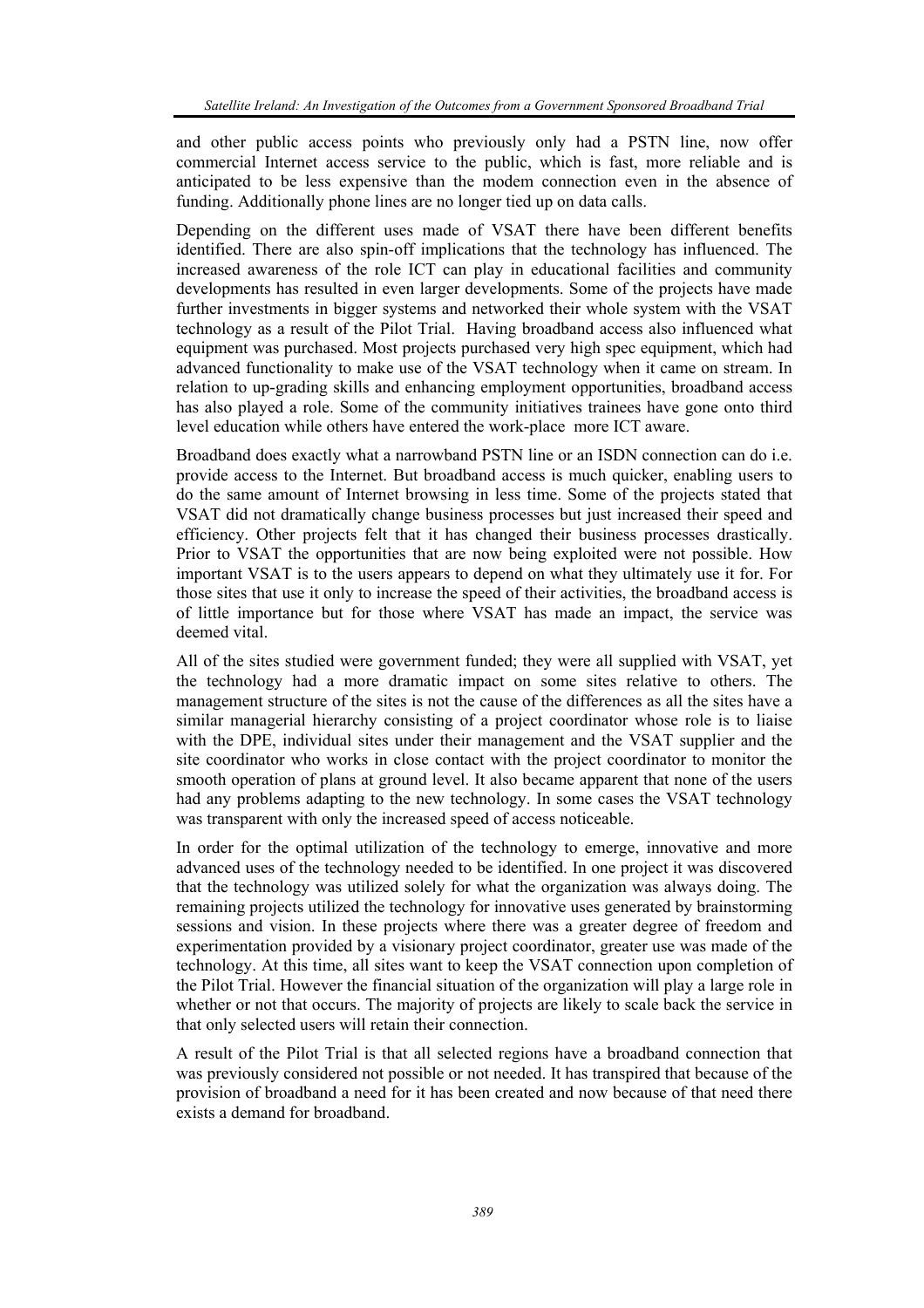## **7. Conclusion**

Both organizations and regions have benefited from the Government sponsored VSAT Pilot Trial. These benefits include increased public access points, which are now faster and more reliable, training facilities have been improved, educational institutions are now making increased use of the potential of distance learning and the ability to use interactive audio, video and multimedia materials. The spin off effects have included increased ICT awareness in the more remote regions, more productive training courses, more educated people and children, social benefits for the users and with the possibility of providing broadband access via a satellite link the regions are now more attractive as a location for companies.

Without the support of the Government none of these organizations would have been able to take the risk of investing in this unknown technology. However providing the users with technology alone is not sufficient. In order for the project to be successful it needs a vision and someone to motivate, maintain and develop the vision throughout the project. The projects that did this had a higher level of e-commerce activity than those projects that didn't. It has also emerged that as people become more familiar with the technology they recognize additional uses for it, thereby also increasing the organizational reliance on the technology. By creating a substitute for fixed line terrestrial broadband the Government anticipates that market operators will be forced into accelerating the pace at which the local loop becomes successfully unbundled.

## **References**

- Bakos, Y., (1998), The emerging Role of Electronic Marketplaces on the Internet, Communications of the ACM. 41(8), 35-42.
- Bane, P.W., S.P. Bradley, (1999), "The Light at the end of the Pipe", Scientific American. 28(4),110–115.
- Callanan. T.A., (1999), New Ways of Living and Working Teleworking in Ireland, Report of the National Advisory Council, Ireland on Teleworking.
- Chou, D.C., A.Y. Chou, (2000), A guide to the Internet Revolution in Banking, Information Systems Management. 17(2), 51–57
- Christofferson, S.A., M.A.Gatzke, (2001), Broadband media: Look before you leap, The McKinsey Quarterly. Issue 4, 48-58.
- Dekleva. S., (2000), Electronic Commerce: a Half-Empty Glass?, Communications of the Association for information Systems. 3(18), 1-99.
- Farhoomand, A.F., V.K.Tuunainen, L.W. Yee, (2000), Barriers to Global Electronic Commerce: A Cross-Country Study of Hong Kong and Finland, Journal of Organizational Computing and Electronic Commerce. 10(1), 23–48.
- Forfás; (2002), "Broadband Investment in Ireland Review of Progress and Key Policy Requirements Update 2002", http://www.forfas.ie/publications/bband02.htm
- Furht, B., (1995), Where Are information Superhighways Headed?, ACM Computing Surveys. 27(4), 552-557.
- Golob, T. F., A. C. Regan, (2001), Impacts of information technology on personal travel and commercial vehicle operations: research challenges and opportunities, Transportation Research Part C: Emerging Technologies, 9(2), 87–121.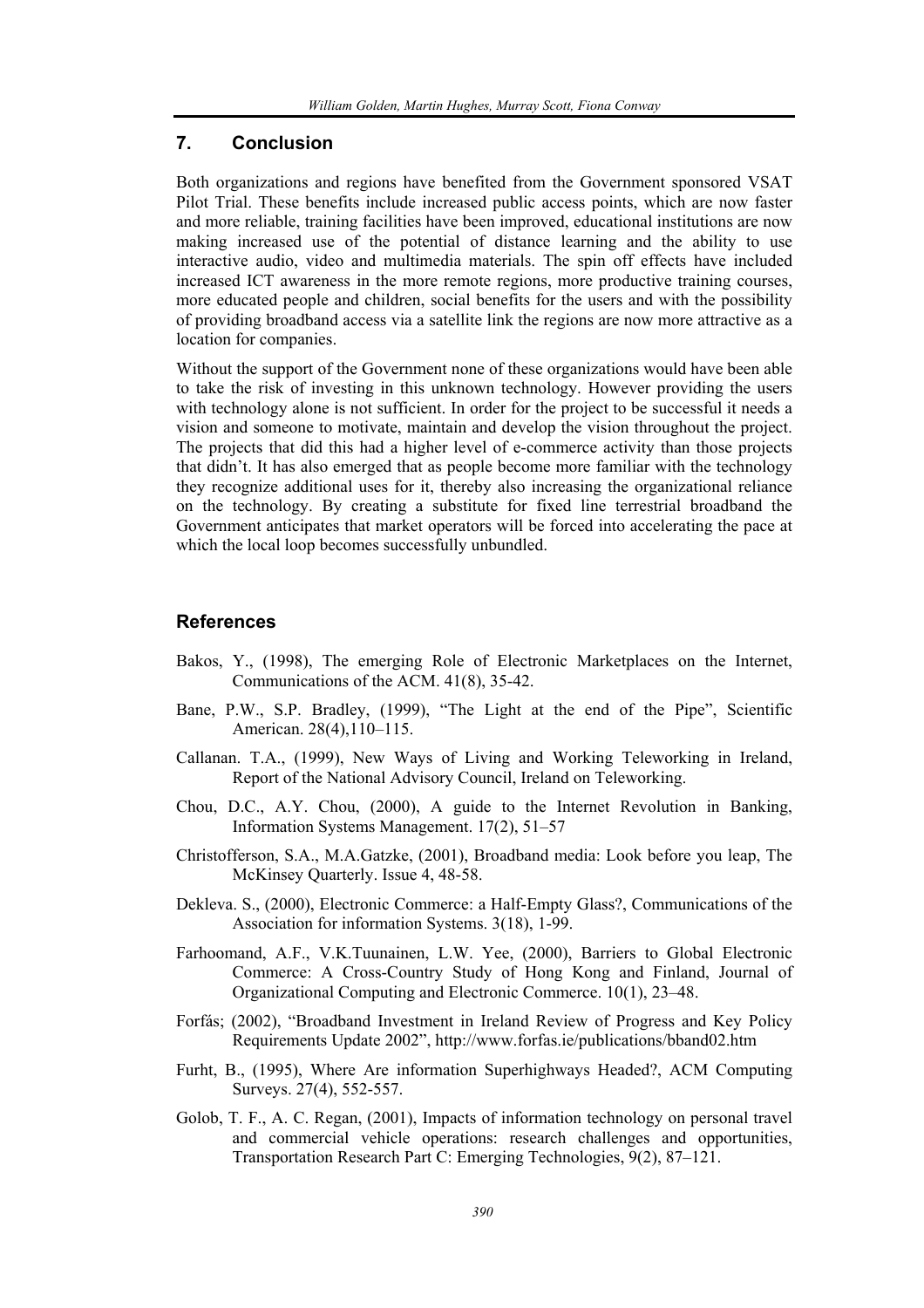- Grimes, S., (2000), Rural areas in the information society: diminishing distance or increasing learning capacity?, Journal of Rural Studies. 16, 13-21.
- Gunasekaran, A., P.E.D. Love, (1999), Current and future directions of multimedia technology in business, International Journal of Information Management. 19(2),  $105 - 120$ .
- Hadjitheodosiou, M. H., A.Ephremides, D. Friedman, (1999), Broadband access via satellite, Computer Networks, 31(4), 353–378.
- Hagel, J., (1999), Net Gain: Expanding Markets through Virtual Communities, Journal of Interactive Marketing. 13(1), 55-65
- Hashmi, M.A., T. Guvenli, (2001), Multimedia Content on the Web: Problems and Prospects Managerial Finance. 27, 34–41.
- Johnston, R.B., H.C. Mak, (2000), An Emerging Vision of Internet Enabled Supply-Chain Electronic Commerce, International Journal of Electronic Commerce. 4(4), 43–59.
- Kalakota. R., M. Robinson. (2000) E-Business: Roadmap for Success, Addison Wesley Longman Publishing.
- Kearney, A.T, (2000) Positioning not Market Makers for Success, Building the B2B Foundation.
- Lawrence, E., B. Corbitt, A. Tidwell, J. Fisher, and J.R. Lawrence. (1998) Internet Commerce. John Wiley & Sons, Brisbane.
- Lee, H., B. O'Keefe, K. Yun,. (2001), The Growth of Broadband Internet Connections in South Korea: Contributing Factors, 14th Bled Electronic Commerce Conference, Bled, Slovenia, 432–445.
- Magaziner, I., (2002), Presentation on the New Economy, Department of An Taoiseach, Dublin, Ireland.
- Mehta, S. N. (2001). How to get broadband moving again. Fortune 144(12), 207-211.
- Operation of Economic Cooperation and Development (OECD), (2001), The Development of Broadband Access in OECD Countries.
- Office of the Director of Telecommunications Regulation (ODTR), (2001a), The Internet in Ireland – Communications Transmission and Delivery Issues, Document No. ODTR 01/47;
- Office of the Director of Telecommunications Regulation (ODTR), (2001b), The Irish Communications Market Quarterly Review, Document No. ODTR 01/93;
- Oz, E. (2002), Foundations of E-Commerce. Prenticehall: New Jersey.
- Parikh. M., S. Verma, (2002), Utilizing Internet technologies to support learning: an empirical analysis, International Journal of Information Management. 22(1), 27– 46.
- Rajput, W.E. (2000), E-Commerce systems architecture and applications. Artech House Publishers, Norwood MA.
- Rose. G., H. Khoo. D.W. Straub, (1999), Current Technological Impediments to B2C Electronic Commerce, Communications of the Association for Information System, 1 (16), 1-74.
- Shamir, B., I. Salomon, (1985), Work-at-home and the quality of working life: Some theoretical considerations, Academy of Management Review 10(3), 455–463.